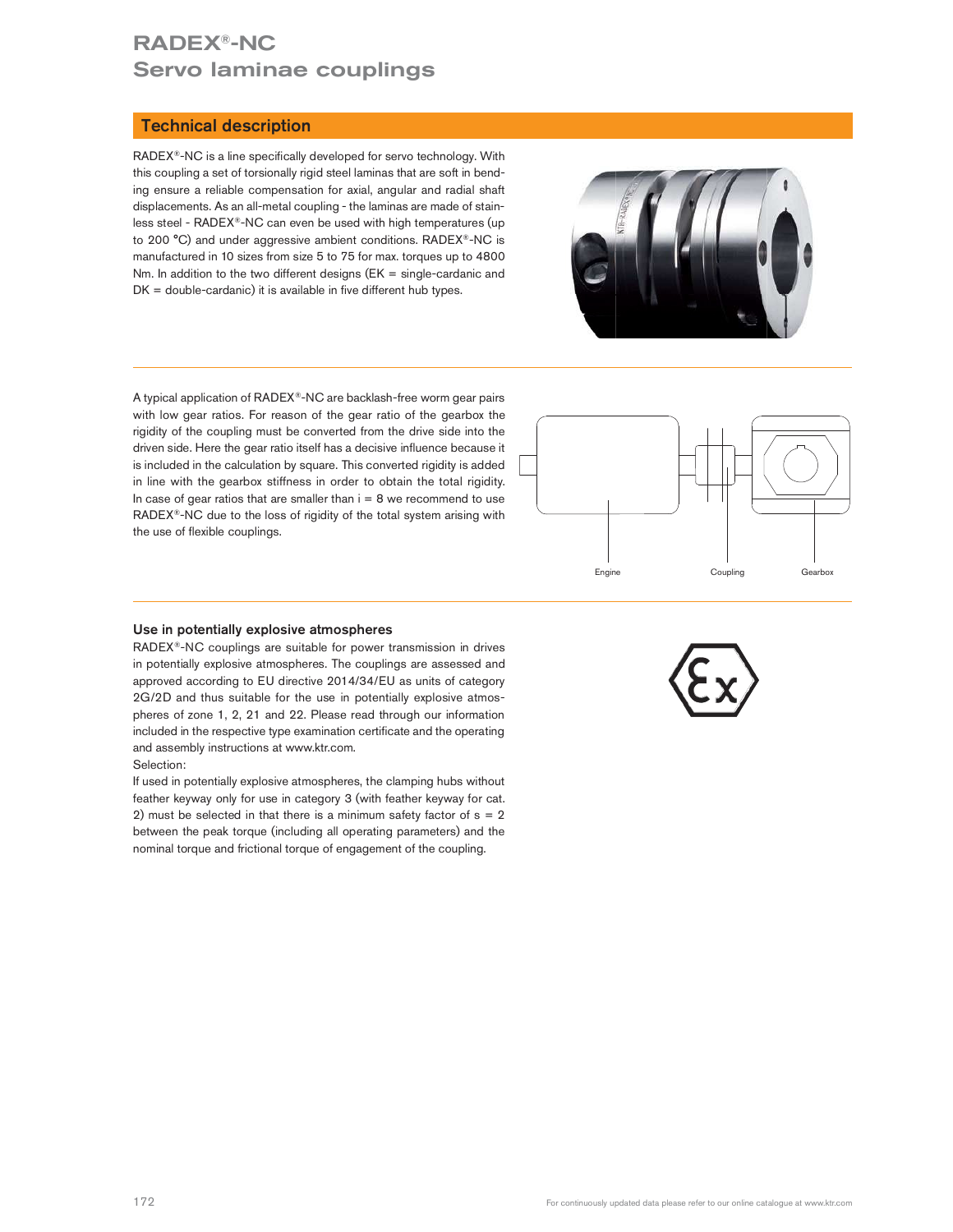## RADEX®-NC DK and EK Servo laminae couplings

# $\frac{17}{17}$   $\frac{17}{9}$   $\frac{17}{9}$   $\frac{17}{9}$  ROTEX<sup>®</sup> and **RADEX<sup>®</sup>-NC** COUNTEX® Backlash-free Backlash-free servo couplings explicitly explicitly explicitly explicitly explicitly explicitly explicitly explicitly explicit Type 2.5 clamping hub double slotted, without feather keyway Type 3.5 clamping hub triple slotted, without feather keyway Frictionally engaged, backlash-free shaft-hub-connection. Transmittable torques depending on bore diameter. Frictionally engaged, backlash-free shaft-hub-connection, good properties of concentric running and reduced imbalance. Transmittable torques depending on bore diameter. Type 3.5 standard from size 43 Type 2.6 clamping hub double slotted, with feather keyway Type 3.6 clamping hub triple slotted, with feather keyway Positive-locking power transmission with additional friction<br>fit. The friction fit avoids or reduces reverse backlash. Sur-<br>face pressure of the keyway connection is reduced. Positive-locking power transmission with additional friction fit. The friction fit avoids or reduces reverse backlash. Surface pressure of the keyway connection is reduced. Type 3.6 standard from size 43 Type 6.5 clamping ring hub Integrated frictionally engaged shaft-hub-connection for the transmission of higher torques. Suitable for high speeds. Size 5 to 26<br>(laminae with 4 holes) (laminae with 4 holes) Size 36 to 75 (laminae with 6 holes) Size 5 to 10<br>(cylindrical sleeve) (cylindrical sleeve) Size 16 to 75 (taper sleeve) Types of hubs Laminae sets

For continuously updated data please refer to our online catalogue at www.ktr.com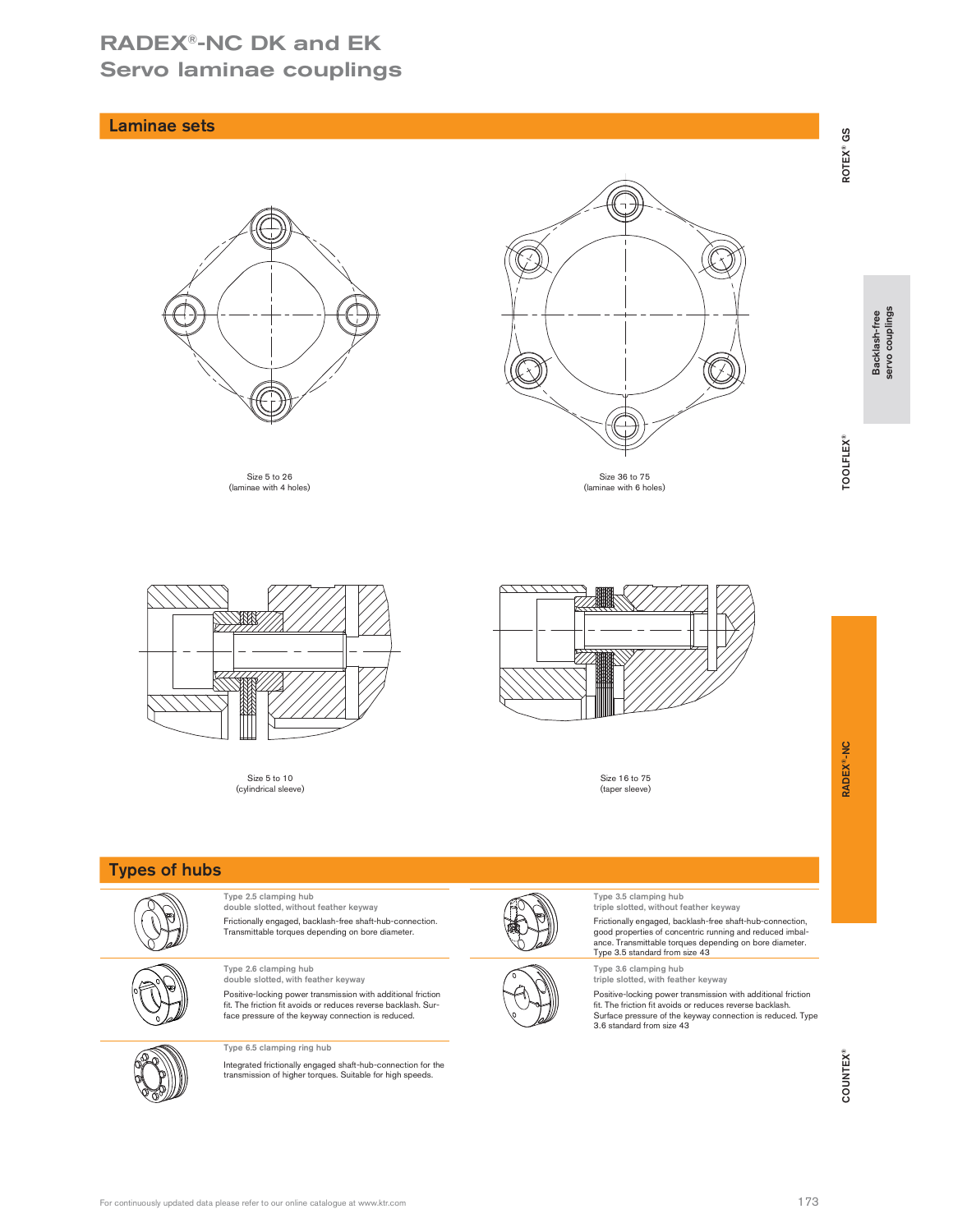# RADEX®-NC DK and EK Servo laminae couplings

Double- and single-cardanic types

| <b>Boable and single cardame types</b><br>For legend of pictogram please refer to flapper on the cover | <b>CONTRACTOR</b>       |  |
|--------------------------------------------------------------------------------------------------------|-------------------------|--|
| $\Delta K_r$<br>$\Delta K_W$<br>$\Delta K_{a}$                                                         | $\frac{1}{2}$ 200<br>ъĉ |  |
|                                                                                                        | Hub type 2.5/2.6        |  |
| Type DK                                                                                                | Type EK                 |  |
| Lрк<br>77871777<br>$\sqrt{111222}$                                                                     | $L_{EK}$<br>— دار ب     |  |



Hub type 2.5/2.6



|      |                                                                                               | - DK           | l2                                                                                                            |        |                                      | ΣΙ                       |                        |              | S                                                       | l 2                      |                |       |           |                                  |  |
|------|-----------------------------------------------------------------------------------------------|----------------|---------------------------------------------------------------------------------------------------------------|--------|--------------------------------------|--------------------------|------------------------|--------------|---------------------------------------------------------|--------------------------|----------------|-------|-----------|----------------------------------|--|
|      | RADEX®-NC Types DK and EK - Hub and spacer material aluminium/laminas made of stainless steel |                |                                                                                                               |        |                                      |                          |                        |              |                                                         |                          |                |       |           |                                  |  |
| Size |                                                                                               |                | Mass moment of inertia<br>Clamping screws<br>Dimensions [mm]<br><b>DIN EN ISO 4762</b><br>[kgm <sup>2</sup> ] |        |                                      |                          |                        |              |                                                         |                          |                |       |           |                                  |  |
|      | d <sub>max</sub> .                                                                            | D <sub>H</sub> | <b>DK</b>                                                                                                     | 11, 12 | EDK<br>LDK                           | LEK                      | dh                     | $\mathbf{s}$ |                                                         | M                        | $T_A$ [Nm]     |       | <b>DK</b> | EK                               |  |
| 5    | 12                                                                                            | 26             | 26                                                                                                            | 12     | 34<br>10                             | 26.5                     | 12                     | 2.5          | 3.5                                                     | M2.5                     | 0.8            |       | 0.000004  | 0.000003                         |  |
| 10   | 15                                                                                            | 35             | 35                                                                                                            | 16     | 12<br>44                             | 35                       | 14.5                   | 3            | 5                                                       | M4                       | 3              |       | 0.000016  | 0.000012                         |  |
| 16   | 20                                                                                            | 46             | 49                                                                                                            | 22     | 58<br>14                             | 47                       | 19.5                   | 3            | 6.8                                                     | M6                       | 10             |       | 0.000063  | 0.00005                          |  |
| 21   | 30                                                                                            | 58             | 59                                                                                                            | 25     | 69<br>19                             | 53.5                     | 24                     | 3.5          | 6.8                                                     | M <sub>6</sub>           | 10             |       | 0.00018   | 0.00014                          |  |
| 26   | 38                                                                                            | 69             | 73                                                                                                            | 32     | 88<br>24                             | 69                       | 30                     | 5            | 9                                                       | M8                       | 25             |       | 0.00046   | 0.00036                          |  |
| 36   | 45                                                                                            | 84             | 87                                                                                                            | 35     | 23.6<br>93.6                         | 74.8                     | 48                     | 4.8          | 10.5                                                    | M10                      | 49             |       | 0.0011    | 0.00091                          |  |
|      |                                                                                               |                |                                                                                                               |        |                                      |                          |                        |              |                                                         |                          |                |       |           |                                  |  |
|      |                                                                                               |                |                                                                                                               |        |                                      | <b>Technical data</b>    |                        |              |                                                         |                          |                |       |           |                                  |  |
| Size | $T_{KN}$ <sup>1)</sup>                                                                        | $T_{K \, max}$ | Max. speed                                                                                                    |        | Torsion spring stiffness<br>[Nm/rad] | Laminae type             |                        |              | Displacements of type EK                                |                          |                |       |           |                                  |  |
|      | [Nm]                                                                                          | [Nm]           | [rpm]                                                                                                         | EK     | <b>DK</b>                            |                          | Radial [mm] Axial [mm] |              | Angular each laminae Radial [mm] Axial [mm]<br>[degree] |                          |                |       |           | Angular each laminae<br>[degree] |  |
| 5    | 2.5                                                                                           | 5              | 18,300                                                                                                        | 2,400  | 1,200                                | 4 holes                  | 0.13                   | ± 0.4        |                                                         |                          | $\overline{a}$ | ± 0.2 |           |                                  |  |
| 10   | 7.5                                                                                           | 15             | 13,600                                                                                                        | 5,600  | 2,800                                | 4 holes                  | 0.16                   | ±0.8         |                                                         |                          | $\sim$         | ± 0.4 |           |                                  |  |
| 16   | 35                                                                                            | 53             | 10,500                                                                                                        | 20,000 | 10,000                               | 4 holes                  | 0.19                   | ± 1.0        |                                                         | $\overline{\phantom{a}}$ |                | ± 0.5 |           |                                  |  |
| 21   | 70                                                                                            | 105            | 8.500                                                                                                         | 40,000 | 20,000                               | 0.27<br>± 1.2<br>4 holes |                        |              |                                                         | $\sim$                   | ±0.6           |       |           |                                  |  |
|      |                                                                                               |                |                                                                                                               |        |                                      |                          |                        |              |                                                         |                          |                |       |           |                                  |  |

| Size |                                                  |                        |     |                                                                              |        |                          | Dimensions [mm] |           |         |                       |      |      |                          |     |                                  |                |                          | Clamping screws<br><b>DIN EN ISO 4762</b> |       | Mass moment of inertia   | $\left[\mathrm{kgm^2}\right]$ |                      |
|------|--------------------------------------------------|------------------------|-----|------------------------------------------------------------------------------|--------|--------------------------|-----------------|-----------|---------|-----------------------|------|------|--------------------------|-----|----------------------------------|----------------|--------------------------|-------------------------------------------|-------|--------------------------|-------------------------------|----------------------|
|      | $d_{\text{max}}$                                 | <b>DH</b>              |     | <b>DK</b>                                                                    | 11, 12 |                          | L <sub>DK</sub> | EDK       |         | <b>LEK</b>            |      | dh   | $\mathbf{s}$             |     |                                  | M              |                          | $T_A$ [Nm]                                |       | <b>DK</b>                |                               | EK                   |
| 5    | 12                                               | 26                     |     | 26                                                                           | 12     |                          | 34              | 10        |         | 26.5                  |      | 12   | 2.5                      |     | 3.5                              | M2.5           |                          | 0.8                                       |       | 0.000004                 |                               | 0.000003             |
| 10   | 15                                               | 35                     |     | 35                                                                           | 16     |                          | 44              | 12        |         | 35                    |      | 14.5 | 3                        |     | 5                                | M <sub>4</sub> |                          | 3                                         |       | 0.000016                 |                               | 0.000012             |
| 16   | 20                                               | 46                     |     | 49                                                                           | 22     |                          | 58              | 14        |         | 47                    |      | 19.5 | $\mathbf{3}$             |     | 6.8                              | M6             |                          | 10                                        |       | 0.000063                 |                               | 0.00005              |
| 21   | 30                                               | 58                     |     | 59                                                                           | 25     |                          | 69              | 19        |         | 53.5                  |      | 24   | 3.5                      |     | 6.8                              | M <sub>6</sub> |                          | 10                                        |       | 0.00018                  |                               | 0.00014              |
| 26   | 38                                               | 69                     |     | 73                                                                           | 32     |                          | 88              | 24        |         | 69                    |      | 30   | $\overline{5}$           |     | $\overline{9}$                   | M8             |                          | 25                                        |       | 0.00046                  |                               | 0.00036              |
| 36   | 45                                               | 84                     |     | 87                                                                           | 35     |                          | 93.6            | 23.6      |         | 74.8                  |      | 48   | 4.8                      |     | 10.5                             | M10            |                          | 49                                        |       | 0.0011                   |                               | 0.00091              |
|      |                                                  |                        |     |                                                                              |        |                          |                 |           |         |                       |      |      |                          |     |                                  |                |                          |                                           |       |                          |                               |                      |
|      |                                                  |                        |     |                                                                              |        |                          |                 |           |         | <b>Technical data</b> |      |      |                          |     |                                  |                |                          |                                           |       |                          |                               |                      |
| Size | $T_{KN}$ <sup>1)</sup>                           | $TK$ max <sup>1)</sup> |     | Max. speed                                                                   |        | Torsion spring stiffness | [Nm/rad]        |           |         |                       |      |      | Displacements of type DK |     |                                  |                |                          |                                           |       | Displacements of type EK |                               |                      |
|      | [Nm]                                             | [Nm]                   |     | [rpm]                                                                        |        | EK                       |                 | <b>DK</b> |         | Laminae type          |      |      | Radial [mm] Axial [mm]   |     | Angular each laminae<br>[degree] |                |                          | Radial [mm] Axial [mm]                    |       |                          | [degree]                      | Angular each laminae |
| 5    | 2.5                                              | 5                      |     | 18,300                                                                       |        | 2,400                    |                 | 1,200     |         | 4 holes               | 0.13 |      | ± 0.4                    |     |                                  |                | $\overline{\phantom{a}}$ |                                           | ± 0.2 |                          |                               |                      |
| 10   | 7.5                                              | 15                     |     | 13,600                                                                       |        | 5,600                    |                 | 2,800     |         | 4 holes               |      | 0.16 | ± 0.8                    |     |                                  |                | $\sim$                   |                                           | ± 0.4 |                          |                               |                      |
| 16   | 35                                               | 53                     |     | 10,500                                                                       |        | 20,000                   |                 | 10,000    | 4 holes |                       | 0.19 |      | ± 1.0                    |     |                                  |                | ٠.                       |                                           | ± 0.5 |                          |                               |                      |
| 21   | 70                                               | 105                    |     | 8,500                                                                        |        | 40.000                   |                 | 20,000    |         | 4 holes               | 0.27 |      | ± 1.2                    |     |                                  |                |                          |                                           | ±0.6  |                          |                               |                      |
| 26   | 120                                              | 180                    |     | 7.000                                                                        |        | 84,000                   |                 | 42,000    |         | 4 holes               | 0.33 |      | ± 1.6                    |     |                                  |                | $\overline{\phantom{a}}$ |                                           | ±0.8  |                          |                               |                      |
| 36   | 340                                              | 510                    |     | 5,700                                                                        |        | 280,000                  |                 | 140,000   |         | 6 holes               | 0.32 |      | ± 2.0                    |     |                                  |                | $\sim$                   |                                           | ± 1.0 |                          | $\mathbf{1}$                  |                      |
|      | <sup>1)</sup> For selection see page 22 et seqq. |                        |     |                                                                              |        |                          |                 |           |         |                       |      |      |                          |     |                                  |                |                          |                                           |       |                          |                               |                      |
|      |                                                  |                        |     | Review of shaft-hub-connection: Friction torques $T_R$ [Nm] for hub type 2.5 |        |                          |                 |           |         |                       |      |      |                          |     |                                  |                |                          |                                           |       |                          |                               |                      |
| Size | Pilot bored                                      | Ø3                     | Ø5  | Ø8                                                                           | 010    | $\varnothing$ 12         | 014             | 015       | Ø16     | Ø19                   | 020  | 022  | 024                      | 025 | 028                              | 030            | 032                      | 035                                       | 038   | 040                      | 042                           | 045                  |
| 5    | 2.5                                              | 1.1                    | 1.8 | 2.8                                                                          | 3.4    | $\overline{4}$           |                 |           |         |                       |      |      |                          |     |                                  |                |                          |                                           |       |                          |                               |                      |
| 10   | 4.5                                              |                        | 5   | 7.7                                                                          | 9.5    | 11.1                     | 12.7            | 13.5      |         |                       |      |      |                          |     |                                  |                |                          |                                           |       |                          |                               |                      |
| 16   | 5.5                                              |                        |     |                                                                              | 23     | 27                       | 31              | 33        | 35      | 41                    | 43   |      |                          |     |                                  |                |                          |                                           |       |                          |                               |                      |
| 21   | 7.5                                              |                        |     |                                                                              |        | 28                       | 32              | 34        | 36      | 42                    | 44   | 48   | 52                       | 54  | 59                               | 63             |                          |                                           |       |                          |                               |                      |
| 26   | 9.5                                              |                        |     |                                                                              |        |                          |                 | 66        | 70      | 81                    | 85   | 92   | 100                      | 103 | 114                              | 121            | 127                      | 137                                       | 147   |                          |                               |                      |
| 36   | 11.5                                             |                        |     |                                                                              |        |                          |                 |           |         | 129                   | 135  | 147  | 159                      | 165 | 182                              | 194            | 199                      | 221                                       | 237   | 247                      | 258                           | 273                  |

|      | $\mathsf{r}_{\mathsf{KN}}$ "                 | $T_{\mathsf{K}}$ max |     | Max. speed                                                                   |     |          | [Nm/rad]                |           |         |              |      |              | 5.0                    |          |          |     |             |     |                                                                                   |     |          |                      |
|------|----------------------------------------------|----------------------|-----|------------------------------------------------------------------------------|-----|----------|-------------------------|-----------|---------|--------------|------|--------------|------------------------|----------|----------|-----|-------------|-----|-----------------------------------------------------------------------------------|-----|----------|----------------------|
| Size | [Nm]                                         | [Nm]                 |     | [rpm]                                                                        |     | EK       |                         | <b>DK</b> |         | Laminae type |      |              | Radial [mm] Axial [mm] |          | [degree] |     |             |     | Angular each laminae Radial [mm] Axial [mm]                                       |     | [degree] | Angular each laminae |
| 5    | 2.5                                          | 5                    |     | 18,300                                                                       |     | 2,400    |                         | 1,200     |         | 4 holes      | 0.13 |              | ± 0.4                  |          |          |     |             |     | ± 0.2                                                                             |     |          |                      |
| 10   | 7.5                                          | 15                   |     | 13,600                                                                       |     | 5,600    |                         | 2,800     |         | 4 holes      | 0.16 |              | ±0.8                   |          |          |     | $\sim$      |     | ± 0.4                                                                             |     |          |                      |
| 16   | 35                                           | 53                   |     | 10,500                                                                       |     | 20,000   |                         | 10,000    |         | 4 holes      | 0.19 |              | ± 1.0                  |          |          |     | $\sim$      |     | ± 0.5                                                                             |     |          |                      |
| 21   | 70                                           | 105                  |     | 8,500                                                                        |     | 40,000   |                         | 20,000    |         | 4 holes      | 0.27 |              | ± 1.2                  |          |          |     | ٠           |     | ±0.6                                                                              |     |          |                      |
| 26   | 120                                          | 180                  |     | 7,000                                                                        |     | 84,000   |                         | 42,000    | 4 holes |              | 0.33 |              | ± 1.6                  |          |          |     | $\sim$      |     | ± 0.8                                                                             |     |          |                      |
| 36   | 340                                          | 510                  |     | 5,700                                                                        |     | 280,000  |                         | 140,000   | 6 holes |              | 0.32 |              | ± 2.0                  |          |          |     | ۰           |     | ± 1.0                                                                             |     |          |                      |
|      | For selection see page 22 et seqq.           |                      |     |                                                                              |     |          |                         |           |         |              |      |              |                        |          |          |     |             |     |                                                                                   |     |          |                      |
|      |                                              |                      |     | Review of shaft-hub-connection: Friction torques $T_R$ [Nm] for hub type 2.5 |     |          |                         |           |         |              |      |              |                        |          |          |     |             |     |                                                                                   |     |          |                      |
| Size | Pilot bored                                  | Ø3                   | Ø5  | Ø8                                                                           | 010 | Ø12      | Ø14                     | Ø15       | Ø16 Ø19 |              | 020  | 022          | 024                    | 025      | 028      | 030 | 032         | 035 | 038                                                                               | 040 | 042      | 045                  |
| 5    | 2.5                                          | 1.1                  | 1.8 | 2.8                                                                          | 3.4 | $\Delta$ |                         |           |         |              |      |              |                        |          |          |     |             |     |                                                                                   |     |          |                      |
| 10   | 4.5                                          |                      | 5   | 7.7                                                                          | 9.5 | 11.1     | 12.7                    | 13.5      |         |              |      |              |                        |          |          |     |             |     |                                                                                   |     |          |                      |
| 16   | 5.5                                          |                      |     |                                                                              | 23  | 27       | 31                      | 33        | 35      | 41           | 43   |              |                        |          |          |     |             |     |                                                                                   |     |          |                      |
| 21   | 7.5                                          |                      |     |                                                                              |     | 28       | 32                      | 34        | 36      | 42           | 44   | 48           | 52                     | 54       | 59       | 63  |             |     |                                                                                   |     |          |                      |
| 26   | 9.5                                          |                      |     |                                                                              |     |          |                         | 66        | 70      | 81           | 85   | 92           | 100                    | 103      | 114      | 121 | 127         | 137 | 147                                                                               |     |          |                      |
| 36   | 11.5                                         |                      |     |                                                                              |     |          |                         |           |         | 129          | 135  | 147          | 159                    | 165      | 182      | 194 | 199         | 221 | 237                                                                               | 247 | 258      | 273                  |
|      |                                              |                      |     | RADEX®-NC 21                                                                 |     |          | <b>DK</b>               |           |         |              |      | $2.5 - 0.20$ |                        |          |          |     |             |     | $2.5 - 0.25$                                                                      |     |          |                      |
|      | <b>Ordering</b><br>example:<br>Coupling size |                      |     | Type                                                                         |     |          | Finish bore<br>Hub type |           |         |              |      |              |                        | Hub type |          |     | Finish bore |     |                                                                                   |     |          |                      |
| 174  |                                              |                      |     |                                                                              |     |          |                         |           |         |              |      |              |                        |          |          |     |             |     | For continuously updated data please refer to our online catalogue at www.ktr.com |     |          |                      |

|                             | RADEX <sup>®</sup> -NC 21 | DK        |          | $2.5 - 0.020$ |          | $2.5 - 0.025$ |
|-----------------------------|---------------------------|-----------|----------|---------------|----------|---------------|
| <b>Ordering</b><br>example: | Coupling size             | $_{Type}$ | Hub type | Finish bore   | Hub type | Finish bore   |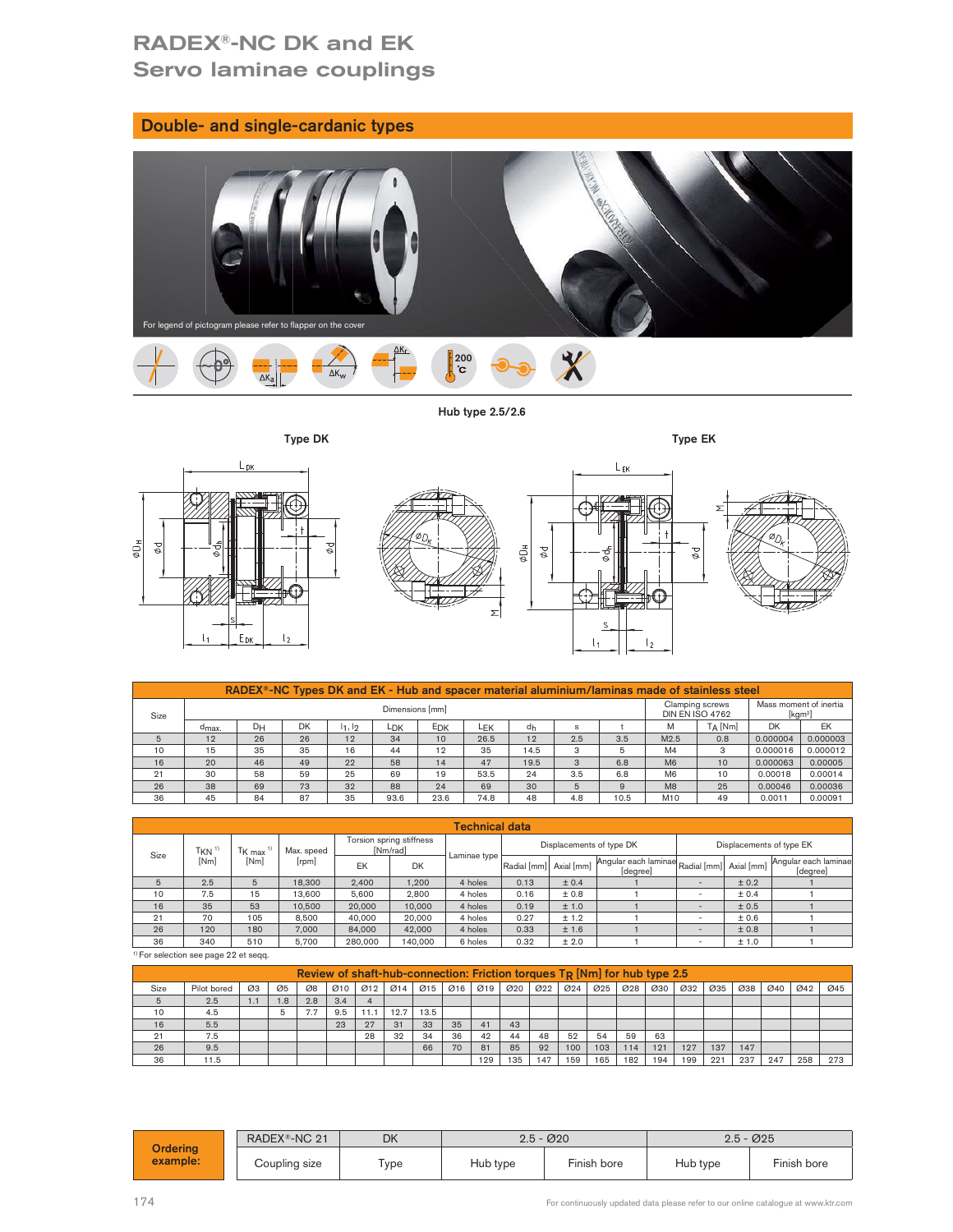# RADEX®-NC DK and EK Servo laminae couplings

| Double- and single-cardanic types                                                                                                                                                                                                                                                                                                                                                                                                                                                                                                                                                                                                                                                                                                                                                                                                                                                                   |                                               |  |
|-----------------------------------------------------------------------------------------------------------------------------------------------------------------------------------------------------------------------------------------------------------------------------------------------------------------------------------------------------------------------------------------------------------------------------------------------------------------------------------------------------------------------------------------------------------------------------------------------------------------------------------------------------------------------------------------------------------------------------------------------------------------------------------------------------------------------------------------------------------------------------------------------------|-----------------------------------------------|--|
| Maria Land Land Land Land<br>For legend of pictogram please refer to flapper on the cover<br><mark>်</mark> 200<br>  င                                                                                                                                                                                                                                                                                                                                                                                                                                                                                                                                                                                                                                                                                                                                                                              | ROTEX® GS<br>Backlash-free<br>servo couplings |  |
| ΔK.,<br>∆Ka                                                                                                                                                                                                                                                                                                                                                                                                                                                                                                                                                                                                                                                                                                                                                                                                                                                                                         |                                               |  |
| Hub type 3.5/3.6                                                                                                                                                                                                                                                                                                                                                                                                                                                                                                                                                                                                                                                                                                                                                                                                                                                                                    |                                               |  |
| Type DK<br>Type EK                                                                                                                                                                                                                                                                                                                                                                                                                                                                                                                                                                                                                                                                                                                                                                                                                                                                                  | TOOLFLEX <sup>®</sup>                         |  |
| L <sub>EK</sub><br>L <sub>DK</sub><br>ᢌ<br>$\Phi\Box_H$<br>$\delta \Phi$<br>$\phi\Box_\mathrm{H}$<br>$\varphi\varphi$<br>Φq<br>Σ<br>E <sub>DK</sub><br>$\mathsf{I}_2$<br>$\mathsf{I}_2$                                                                                                                                                                                                                                                                                                                                                                                                                                                                                                                                                                                                                                                                                                             |                                               |  |
| RADEX®-NC Types DK and EK - Hub and spacer material aluminium up to size 61, steel with size 75 / laminas made of stainless steel                                                                                                                                                                                                                                                                                                                                                                                                                                                                                                                                                                                                                                                                                                                                                                   |                                               |  |
| Mass moment of inertia<br>Clamping screws<br>Dimensions [mm]<br>DIN EN ISO 4762<br>[kgm <sup>2</sup> ]<br>Size<br>DH<br>DK<br>11, 12<br>E <sub>DK</sub><br>M<br>T <sub>A</sub> [Nm]<br>DK<br>EK<br>d <sub>max</sub><br>LDK<br>LEK<br>dh<br>$\ddagger$<br>$\mathbf{s}$<br>40.5<br>$^{\rm 8}$<br>10.5<br>0.0033<br>0.0025<br>43<br>104<br>104<br>61<br>M10<br>49<br>55<br>115<br>34<br>89<br>70<br>51<br>124<br>130<br>50<br>138<br>38<br>73<br>8<br>14<br>M14<br>135<br>0.0082<br>0.006<br>108<br>80<br>54<br>150<br>42<br>88<br>16<br>M16<br>210<br>0.016<br>0.012<br>61<br>144<br>148.5<br>118<br>$10$<br>75<br>170<br>181.1<br>70<br>104<br>21.5<br>M20<br>610<br>0.099<br>0.077<br>90<br>189<br>49<br>152<br>12                                                                                                                                                                                  | RADEX <sup>®</sup> -NC                        |  |
| <b>Technical data</b><br>Torsion spring stiffness<br>Displacements of type DK<br>Displacements of type EK                                                                                                                                                                                                                                                                                                                                                                                                                                                                                                                                                                                                                                                                                                                                                                                           |                                               |  |
| $T_{KN}$ <sup>1)</sup><br>$T_{K \text{ max}}$ <sup>1)</sup><br>[Nm/rad]<br>Max. speed<br>Laminae type<br>Size<br>[Nm]<br>[Nm]<br>[rpm]<br>Angular each laminae Radial [mm]<br>Angular each laminae<br>Type EK<br>Type DK<br>Radial [mm]<br>Axial [mm]<br>Axial [mm]<br>[degree]<br>[degree]<br>510,000<br>255,000<br>600<br>900<br>8,100<br>6 holes<br>0.45<br>± 2.20<br>$\pm$ 1.10<br>43<br>$\overline{1}$<br>$\mathbf{1}$<br>1,300<br>1,950<br>6,700<br>920,000<br>460,000<br>6 holes<br>0.52<br>$\pm$ 2.50<br>$\mathbf{1}$<br>± 1.25<br>$\mathbf{1}$<br>51<br>$\overline{\phantom{m}}$<br>61<br>2,000<br>3,000<br>6,100<br>1,500,000<br>750,000<br>6 holes<br>0.56<br>$\pm$ 2.60<br>$\pm$ 1.30<br>$\mathbf{1}$<br>$\mathbf{1}$<br>$\overline{\phantom{m}}$<br>75<br>3,200<br>4,800<br>5,100<br>2,100,000<br>1,050,000<br>6 holes<br>0.64<br>$\pm$ 2.90<br>± 1.45<br>$\mathbf{1}$<br>$\mathbf{1}$ |                                               |  |
| For selection see page 22 et seqq.                                                                                                                                                                                                                                                                                                                                                                                                                                                                                                                                                                                                                                                                                                                                                                                                                                                                  |                                               |  |
| Review of shaft-hub-connection: Friction torques T <sub>R</sub> [Nm] for hub type 3.5<br>060<br>028<br>030<br>032<br>035<br>038<br>040<br>042<br>045<br>048<br>050<br>055<br>058<br>065<br>070<br>075<br>080<br>085<br>Pilot bored<br>024<br>025<br>090<br>Size<br>248<br>258<br>317<br>347<br>397<br>416<br>446<br>476<br>496<br>545<br>43<br>$15.0\,$<br>238<br>297<br>377<br>28.0<br>633<br>752<br>792<br>831<br>990<br>1089   1148<br>1188<br>1286<br>1385<br>51<br>594<br>693<br>891<br>950<br>1585<br>1640<br>61<br>30.0<br>1039<br>1093<br>1148<br>1230<br>1312<br>1367<br>1503<br>1777<br>1913<br>2050 2187<br>35<br>3129 3192 3630 3755 4068 4381<br>4694 5006 5319 5632<br>75                                                                                                                                                                                                             |                                               |  |
|                                                                                                                                                                                                                                                                                                                                                                                                                                                                                                                                                                                                                                                                                                                                                                                                                                                                                                     | <b>COUNTEX®</b>                               |  |
| RADEX®-NC 43<br>DK<br>$3.5 - 0.25$<br>$3.5 - \emptyset 35$<br><b>Ordering</b>                                                                                                                                                                                                                                                                                                                                                                                                                                                                                                                                                                                                                                                                                                                                                                                                                       |                                               |  |
| example:<br>Coupling size<br>Hub type<br>Finish bore<br>Hub type<br>Finish bore<br>Type                                                                                                                                                                                                                                                                                                                                                                                                                                                                                                                                                                                                                                                                                                                                                                                                             |                                               |  |
| 175<br>or continuously updated data please refer to our online catalogue at www.ktr.com                                                                                                                                                                                                                                                                                                                                                                                                                                                                                                                                                                                                                                                                                                                                                                                                             |                                               |  |



#### Hub type 3.5/3.6





|               |                             | <b>DK</b>      |                      |                 |                                      | Σ                                                                                                                                              |                        |                          |                                                         | $\frac{1}{2}$ |                                           |                          |                             |                                  |
|---------------|-----------------------------|----------------|----------------------|-----------------|--------------------------------------|------------------------------------------------------------------------------------------------------------------------------------------------|------------------------|--------------------------|---------------------------------------------------------|---------------|-------------------------------------------|--------------------------|-----------------------------|----------------------------------|
|               |                             |                |                      |                 |                                      | RADEX <sup>®</sup> -NC Types DK and EK - Hub and spacer material aluminium up to size 61, steel with size 75 / laminas made of stainless steel |                        |                          |                                                         |               |                                           |                          |                             |                                  |
| Size          |                             |                |                      |                 | Dimensions [mm]                      |                                                                                                                                                |                        |                          |                                                         |               | Clamping screws<br><b>DIN EN ISO 4762</b> |                          | $\left[\text{kgm}^2\right]$ | Mass moment of inertia           |
|               | d <sub>max</sub> .          | DH             | DK                   | 11, 12          | <b>E<sub>DK</sub></b><br>LDK         | LEK                                                                                                                                            | dh                     | $\mathbf{s}$             |                                                         | M             | $T_A$ [Nm]                                |                          | <b>DK</b>                   | EK                               |
| 43            | 55                          | 104            | 104                  | 40.5            | 115<br>34                            | 89                                                                                                                                             | 61                     | 8                        | 10.5                                                    | M10           | 49                                        |                          | 0.0033                      | 0.0025                           |
| 51            | 70                          | 124            | 130                  | 50              | 138<br>38                            | 108                                                                                                                                            | 73                     | 8                        | 14                                                      | M14           | 135                                       |                          | 0.0082                      | 0.006                            |
| 61            | 80                          | 144            | 148.5                | 54              | 42<br>150                            | 118                                                                                                                                            | 88                     | 10                       | 16                                                      | M16           | 210                                       |                          | 0.016                       | 0.012                            |
| 75            | 90                          | 170            | 181.1                | 70              | 189                                  | 152<br>49                                                                                                                                      | 104                    | 12                       | 21.5                                                    | M20           | 610                                       |                          | 0.099                       | 0.077                            |
|               |                             |                |                      |                 |                                      | <b>Technical data</b>                                                                                                                          |                        |                          |                                                         |               |                                           |                          |                             |                                  |
| Size          | $T_{KN}$ <sup>1)</sup>      | $T_{K \, max}$ | Max. speed           |                 | Torsion spring stiffness<br>[Nm/rad] | Laminae type                                                                                                                                   |                        | Displacements of type DK |                                                         |               |                                           | Displacements of type EK |                             |                                  |
|               | [Nm]                        | [Nm]           | [rpm]                | Type EK         | Type DK                              |                                                                                                                                                | Radial [mm] Axial [mm] |                          | Angular each laminae Radial [mm] Axial [mm]<br>[degree] |               |                                           |                          |                             | Angular each laminae<br>[degree] |
| 43            | 600                         | 900            | 8.100                | 510,000         | 255,000                              | 6 holes                                                                                                                                        | 0.45                   | ± 2.20                   |                                                         |               | $\overline{\phantom{0}}$                  | ± 1.10                   |                             |                                  |
| 51            | 1,300                       | 1,950          | 6,700                | 920,000         | 460,000                              | 6 holes                                                                                                                                        | 0.52                   | ± 2.50                   |                                                         |               | $\overline{\phantom{0}}$                  | ± 1.25                   |                             |                                  |
| $\sim$ $\sim$ | $\sim$ $\sim$ $\sim$ $\sim$ | $   -$         | $\sim$ $\sim$ $\sim$ | $\sim$ $     -$ | $\frac{1}{2}$                        | $  -$                                                                                                                                          | $- - -$                | .                        |                                                         |               |                                           |                          |                             |                                  |

|      | RADEX®-NC Types DK and EK - Hub and spacer material aluminium up to size 61, steel with size 75 / laminas made of stainless steel |                                   |     |            |        |           |                                                                           |      |              |      |                       |      |                          |      |                                  |      |                                    |                     |                          |        |                                               |        |
|------|-----------------------------------------------------------------------------------------------------------------------------------|-----------------------------------|-----|------------|--------|-----------|---------------------------------------------------------------------------|------|--------------|------|-----------------------|------|--------------------------|------|----------------------------------|------|------------------------------------|---------------------|--------------------------|--------|-----------------------------------------------|--------|
| Size |                                                                                                                                   |                                   |     |            |        |           | Dimensions [mm]                                                           |      |              |      |                       |      |                          |      |                                  |      | Clamping screws<br>DIN EN ISO 4762 |                     |                          |        | Mass moment of inertia<br>[kgm <sup>2</sup> ] |        |
|      | d <sub>max</sub>                                                                                                                  | <b>DH</b>                         |     | <b>DK</b>  | 11, 12 |           | LDK                                                                       | EDK  |              | LEK  | dh                    |      | $\mathbf{s}$             |      |                                  | M    |                                    | T <sub>A</sub> [Nm] |                          | DK     |                                               | EK     |
| 43   | 55                                                                                                                                | 104                               |     | 104        | 40.5   |           | 115                                                                       | 34   |              | 89   | 61                    |      | 8                        |      | 10.5                             | M10  |                                    | 49                  |                          | 0.0033 |                                               | 0.0025 |
| 51   | 70                                                                                                                                | 124                               |     | 130        |        | 50        | 138                                                                       | 38   |              | 108  | 73                    |      | 8                        |      | 14                               | M14  |                                    | 135                 |                          | 0.0082 |                                               | 0.006  |
| 61   | 80                                                                                                                                | 144                               |     | 148.5      | 54     |           | 150                                                                       | 42   |              | 118  | 88                    |      | 10                       |      | 16                               | M16  |                                    | 210                 |                          | 0.016  |                                               | 0.012  |
| 75   | 90                                                                                                                                | 170                               |     | 181.1      | 70     |           | 189                                                                       | 49   |              | 152  | 104                   |      | 12                       |      | 21.5                             | M20  |                                    | 610                 |                          | 0.099  |                                               | 0.077  |
|      |                                                                                                                                   |                                   |     |            |        |           |                                                                           |      |              |      | <b>Technical data</b> |      |                          |      |                                  |      |                                    |                     |                          |        |                                               |        |
|      |                                                                                                                                   |                                   |     |            |        |           |                                                                           |      |              |      |                       |      |                          |      |                                  |      |                                    |                     |                          |        |                                               |        |
| Size | $\frac{T_{KN}^{1}}{[Nm]}$                                                                                                         | $T_{K \text{ max}}$ <sup>1)</sup> |     | Max. speed |        |           | Torsion spring stiffness<br>[Nm/rad]                                      |      | Laminae type |      |                       |      | Displacements of type DK |      |                                  |      |                                    |                     | Displacements of type EK |        |                                               |        |
|      |                                                                                                                                   | [Nm]                              |     | [rpm]      |        | Type EK   | Type DK                                                                   |      |              |      |                       |      | Radial [mm] Axial [mm]   |      | Angular each laminae<br>[degree] |      |                                    |                     | Radial [mm] Axial [mm]   |        | Angular each laminae<br>[degree]              |        |
| 43   | 600                                                                                                                               | 900                               |     | 8,100      |        | 510,000   | 255,000                                                                   |      | 6 holes      |      | 0.45                  |      | ± 2.20                   |      |                                  |      | $\qquad \qquad -$                  |                     | ± 1.10                   |        |                                               |        |
| 51   | 1.300                                                                                                                             | 1.950                             |     | 6.700      |        | 920,000   | 460,000                                                                   |      | 6 holes      |      | 0.52                  |      | ± 2.50                   |      |                                  |      | $\overline{\phantom{0}}$           |                     | ± 1.25                   |        |                                               |        |
| 61   | 2.000                                                                                                                             | 3,000                             |     | 6,100      |        | 1,500,000 | 750,000                                                                   |      | 6 holes      |      | 0.56                  |      | ± 2.60                   |      |                                  |      | $\qquad \qquad -$                  |                     | ± 1.30                   |        |                                               |        |
| 75   | 3,200                                                                                                                             | 4,800                             |     | 5,100      |        | 2,100,000 | 1,050,000                                                                 |      | 6 holes      |      | 0.64                  |      | ± 2.90                   |      |                                  |      |                                    |                     | ± 1.45                   |        |                                               |        |
|      | <sup>1)</sup> For selection see page 22 et segg.                                                                                  |                                   |     |            |        |           |                                                                           |      |              |      |                       |      |                          |      |                                  |      |                                    |                     |                          |        |                                               |        |
|      |                                                                                                                                   |                                   |     |            |        |           | Review of shaft-hub-connection: Friction torques TR [Nm] for hub type 3.5 |      |              |      |                       |      |                          |      |                                  |      |                                    |                     |                          |        |                                               |        |
| Size | Pilot bored                                                                                                                       | 024                               | 025 | 028        | 030    | 032       | 035                                                                       | 038  | 040          | 042  | 045                   | Ø48  | 050                      | 055  | 058                              | 060  | 065                                | 070                 | Ø75                      | 080    | 085                                           | 090    |
| 43   | 15.0                                                                                                                              | 238                               | 248 | 258        | 297    | 317       | 347                                                                       | 377  | 397          | 416  | 446                   | 476  | 496                      | 545  |                                  |      |                                    |                     |                          |        |                                               |        |
| 51   | 28.0                                                                                                                              |                                   |     |            | 594    | 633       | 693                                                                       | 752  | 792          | 831  | 891                   | 950  | 990                      | 1089 | 1148                             | 1188 | 1286                               | 1385                |                          |        |                                               |        |
| 61   | 30.0                                                                                                                              |                                   |     |            |        |           |                                                                           | 1039 | 1093         | 1148 | 1230                  | 1312 | 1367                     | 1503 | 1585                             | 1640 | 1777                               |                     | 1913   2050              | 2187   |                                               |        |
| 75   | 35                                                                                                                                |                                   |     |            |        |           |                                                                           |      |              |      |                       |      | 3129 3192 3630 3755 4068 |      |                                  |      |                                    | 4381                |                          |        | 4694 5006 5319 5632                           |        |
|      |                                                                                                                                   |                                   |     |            |        |           |                                                                           |      |              |      |                       |      |                          |      |                                  |      |                                    |                     |                          |        |                                               |        |

| 038<br>025<br>028<br>032<br>035<br>042<br>045<br>048<br>060<br>065<br>070<br>075<br>080<br>085<br>Ø90<br>Pilot bored<br>024<br>030<br>040<br>050<br>055<br>058<br>Size<br>238<br>258<br>297<br>317<br>377<br>248<br>347<br>397<br>416<br>476<br>496<br>545<br>43<br>15.0<br>446<br>1286<br>633<br>1089<br>1188<br>1385<br>594<br>752<br>831<br>1148<br>51<br>28.0<br>693<br>792<br>891<br>950<br>990<br>1503<br>1230<br>1312<br>1585<br>1640   1777<br> 1913 2050 <br>2187<br>1039<br>1093<br>1148<br>1367<br>61<br>30.0<br>3129 3192 3630 3755<br>5006 5319 5632<br>4068 4381<br>4694<br>75<br>35 |
|----------------------------------------------------------------------------------------------------------------------------------------------------------------------------------------------------------------------------------------------------------------------------------------------------------------------------------------------------------------------------------------------------------------------------------------------------------------------------------------------------------------------------------------------------------------------------------------------------|
|                                                                                                                                                                                                                                                                                                                                                                                                                                                                                                                                                                                                    |
|                                                                                                                                                                                                                                                                                                                                                                                                                                                                                                                                                                                                    |
|                                                                                                                                                                                                                                                                                                                                                                                                                                                                                                                                                                                                    |
|                                                                                                                                                                                                                                                                                                                                                                                                                                                                                                                                                                                                    |
|                                                                                                                                                                                                                                                                                                                                                                                                                                                                                                                                                                                                    |
| RADEX®-NC 43<br>$3.5 - 025$<br>DK<br>$3.5 - 0.035$<br><b>Ordering</b>                                                                                                                                                                                                                                                                                                                                                                                                                                                                                                                              |
| example:<br>Finish bore<br>Coupling size<br>Hub type<br>Hub type<br>Finish bore<br>Type                                                                                                                                                                                                                                                                                                                                                                                                                                                                                                            |

|                             | RADEX <sup>®</sup> -NC 43 | <b>DK</b> |          | $3.5 - 025$ |          | $3.5 - 0.035$ |
|-----------------------------|---------------------------|-----------|----------|-------------|----------|---------------|
| <b>Ordering</b><br>example: | Coupling size             | l ype     | Hub type | Finish bore | Hub type | Finish bore   |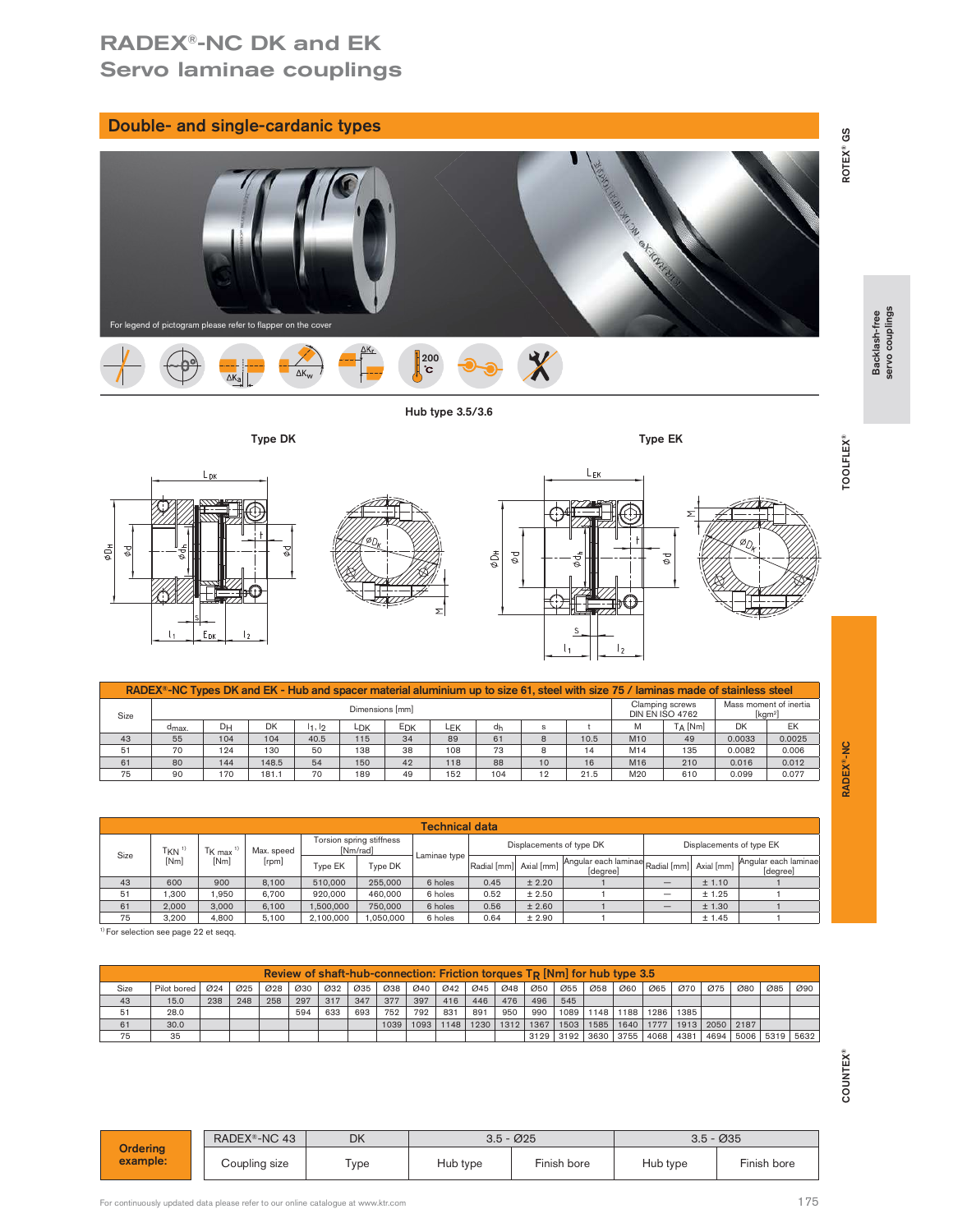# RADEX®-NC DK and EK with clamping ring hubs Servo laminae couplings

| Double- and single-cardanic types                            |  |
|--------------------------------------------------------------|--|
| For legend of pictogram please refer to flapper on the cover |  |



| For legend of pictogram please refer to flapper on the cover |                  |                                                                                                                    |        |    |                 |                  |      |         |                     |                          |              |                                                                                               |                                           |            |                                    |           |                                            |
|--------------------------------------------------------------|------------------|--------------------------------------------------------------------------------------------------------------------|--------|----|-----------------|------------------|------|---------|---------------------|--------------------------|--------------|-----------------------------------------------------------------------------------------------|-------------------------------------------|------------|------------------------------------|-----------|--------------------------------------------|
|                                                              |                  |                                                                                                                    |        |    | $\Delta K_W$    |                  |      |         | 200<br>$^{\circ}$ C |                          |              |                                                                                               |                                           |            |                                    |           |                                            |
|                                                              |                  |                                                                                                                    |        |    |                 |                  |      |         |                     |                          |              | RADEX®-NC Types DK and EK - Hub and spacer material aluminium/laminas made of stainless steel |                                           |            |                                    |           |                                            |
| Size                                                         |                  |                                                                                                                    |        |    |                 | Dimensions [mm]  |      |         |                     |                          |              |                                                                                               | Clamping screws<br><b>DIN EN ISO 4017</b> |            |                                    |           | Mass moment of inertia [kgm <sup>2</sup> ] |
|                                                              | $d_{\text{max}}$ | $D_H$                                                                                                              | 11, 12 | lз | L <sub>DK</sub> | L <sub>DK1</sub> | EDK  | LEK     | LEK <sub>1</sub>    | dh                       | $\mathbf{s}$ | M                                                                                             | $z =$<br>number                           | $T_A$ [Nm] |                                    | <b>DK</b> | EK                                         |
| 16                                                           | 20               | 46                                                                                                                 | 24     | 18 | 62              | 68               | 14   | 51      | 57                  | 19.5                     | $\mathbf{3}$ | M <sub>5</sub>                                                                                | $\Delta$                                  | 6          |                                    | 0.000075  | 0.000063                                   |
| 21                                                           | 28               | 58                                                                                                                 | 28     | 22 | 75              | 81.2             | 19   | 59.5    | 65.7                | 24                       | 3.5          | M <sub>6</sub>                                                                                | $\overline{4}$                            | 10         |                                    | 0.000218  | 0.000177                                   |
| 26                                                           | 35               | 69                                                                                                                 | 36     | 28 | 96              | 100.8            | 24   | 77      | 81.8                | 30                       | 5            | M <sub>5</sub>                                                                                | 8                                         | 6          |                                    | 0.000565  | 0.000467                                   |
| 36                                                           | 42               | 84                                                                                                                 | 43     | 35 | 109.6           | 118.3            | 23.6 | 90.8    | 99.5                | 48                       | 4.8          | M <sub>8</sub>                                                                                | 6                                         | 25         |                                    | 0.001581  | 0.001294                                   |
| 43                                                           | 60               | 104                                                                                                                | 46     | 35 | 126             | 135.9            | 34   | 100     | 109.9               | 61                       | 8            | M8                                                                                            | 6                                         | 25         |                                    | 0.004051  | 0.003250                                   |
| 51                                                           | 70               | 124                                                                                                                | 50     | 38 | 138             | 150.5            | 38   | 108     | 120.5               | 73                       | 8            | M10                                                                                           | 6                                         | 49         |                                    | 0.008981  | 0.007096                                   |
| 61                                                           | 80               | 144                                                                                                                | 55     | 43 | 152             | 165.5            | 42   | 120     | 133.5               | 88                       | 10           | M12                                                                                           | $6\phantom{1}$                            | 85         |                                    | 0.024188  | 0.020678                                   |
|                                                              |                  |                                                                                                                    |        |    |                 |                  |      |         |                     |                          |              |                                                                                               |                                           |            |                                    |           |                                            |
|                                                              |                  |                                                                                                                    |        |    |                 |                  |      |         |                     | <b>Technical data</b>    |              |                                                                                               |                                           |            |                                    |           |                                            |
| Size                                                         |                  | Torsion spring stiffness<br>Displacements of type DK<br>TKN <sup>1</sup><br>[Nm/rad]<br>$TK$ max $1$<br>Max. speed |        |    |                 |                  |      |         |                     | Displacements of type EK |              |                                                                                               |                                           |            |                                    |           |                                            |
|                                                              | [Nm]             |                                                                                                                    | [Nm]   |    | [ <i>rpm</i> ]  | Type EK          |      | Type DK |                     | Laminae type             | Radial [mm]  | Axial [mm]                                                                                    | Angular each<br>laminae [degree]          |            | Radial [mm] Axial [mm]             |           | Angular each<br>laminae [degree]           |
| 16                                                           | 35               |                                                                                                                    | 53     |    | 31.150          | 20,000           |      | 10,000  |                     | 4 holes                  | 0.19         | ± 1.00                                                                                        |                                           | 1.00       | ± 0.50<br>$\qquad \qquad -$        |           |                                            |
| 21                                                           | 70               |                                                                                                                    | 105    |    | 24,700          | 40,000           |      | 20,000  |                     | 4 holes                  | 0.27         | ± 1.20                                                                                        | 1.00                                      |            | $\equiv$                           | ±0.60     | $\overline{1}$                             |
| 26                                                           | 120              |                                                                                                                    | 180    |    | 20,800          | 84,000           |      | 42,000  |                     | 4 holes                  | 0.33         | ± 1.60                                                                                        | 1.00                                      |            | ± 0.80<br>$\overline{\phantom{m}}$ |           | $\mathbf{1}$                               |
| 36                                                           | 340              |                                                                                                                    | 510    |    | 17 100          | 280,000          |      | 140,000 |                     | 6 holes                  | 0.32         | $+200$                                                                                        | 1.00                                      |            | $\qquad \qquad -$                  | $+1.00$   | $\overline{1}$                             |

|                                                  | d <sub>max</sub> | υH  | 11, 12                 |     | l3  | <b>LDK</b>                                                                   | LDK <sub>1</sub> |           | <b>EDK</b> | LEK                      | LEK <sub>1</sub> | dh                    |         | s           | M              |            | number                   | IA [Nm]         |                                                                                                                                                | <b>DK</b> |                          | EK.                              |  |
|--------------------------------------------------|------------------|-----|------------------------|-----|-----|------------------------------------------------------------------------------|------------------|-----------|------------|--------------------------|------------------|-----------------------|---------|-------------|----------------|------------|--------------------------|-----------------|------------------------------------------------------------------------------------------------------------------------------------------------|-----------|--------------------------|----------------------------------|--|
| 16                                               | 20               | 46  | 24                     |     | 18  | 62                                                                           | 68               |           | 14         | 51                       | 57               | 19.5                  |         | 3           | M <sub>5</sub> |            | $\Delta$                 | $6\overline{6}$ |                                                                                                                                                | 0.000075  |                          | 0.000063                         |  |
| 21                                               | 28               | 58  | 28                     |     | 22  | 75                                                                           | 81.2             |           | 19         | 59.5                     | 65.7             | 24                    |         | 3.5         | M6             |            | $\overline{4}$           | 10              |                                                                                                                                                | 0.000218  |                          | 0.000177                         |  |
| 26                                               | 35               | 69  | 36                     |     | 28  | 96                                                                           | 100.8            |           | 24         | 77                       | 81.8             | 30                    |         | 5           | M <sub>5</sub> |            | 8                        | 6               |                                                                                                                                                | 0.000565  |                          | 0.000467                         |  |
| 36                                               | 42               | 84  | 43                     |     | 35  | 109.6                                                                        | 118.3            |           | 23.6       | 90.8                     | 99.5             | 48                    |         | 4.8         | M <sub>8</sub> |            | 6                        | 25              |                                                                                                                                                | 0.001581  |                          | 0.001294                         |  |
| 43                                               | 60               | 104 | 46                     |     | 35  | 126                                                                          | 135.9            |           | 34         | 100                      | 109.9            | 61                    |         | 8           | M8             |            | 6                        | 25              |                                                                                                                                                | 0.004051  |                          | 0.003250                         |  |
| 51                                               | 70               | 124 | 50                     |     | 38  | 138                                                                          | 150.5            |           | 38         | 108                      | 120.5            | 73                    |         | 8           | M10            |            | 6                        | 49              |                                                                                                                                                | 0.008981  |                          | 0.007096                         |  |
| 61                                               | 80               | 144 | 55                     |     | 43  | 152                                                                          | 165.5            |           | 42         | 120                      | 133.5            | 88                    |         | 10          | M12            |            | 6                        | 85              |                                                                                                                                                | 0.024188  |                          | 0.020678                         |  |
|                                                  |                  |     |                        |     |     |                                                                              |                  |           |            |                          |                  |                       |         |             |                |            |                          |                 |                                                                                                                                                |           |                          |                                  |  |
|                                                  |                  |     |                        |     |     |                                                                              |                  |           |            |                          |                  | <b>Technical data</b> |         |             |                |            |                          |                 |                                                                                                                                                |           |                          |                                  |  |
| Size                                             | TKN <sup>1</sup> |     | $TK$ max <sup>1)</sup> |     |     | Max. speed                                                                   |                  |           | [Nm/rad]   | Torsion spring stiffness |                  | Laminae type          |         |             |                |            | Displacements of type DK |                 |                                                                                                                                                |           | Displacements of type EK |                                  |  |
|                                                  | [Nm]             |     | [Nm]                   |     |     | [rpm]                                                                        |                  | Type EK   |            | Type DK                  |                  |                       |         | Radial [mm] |                | Axial [mm] | laminae [degree]         | Angular each    | Radial [mm] Axial [mm]                                                                                                                         |           |                          | Angular each<br>laminae [degree] |  |
| 16                                               | 35               |     | 53                     |     |     | 31,150                                                                       |                  | 20,000    |            | 10,000                   |                  | 4 holes               |         | 0.19        |                | ± 1.00     |                          | 1.00            |                                                                                                                                                |           | $\pm$ 0.50               |                                  |  |
| 21                                               | 70               |     | 105                    |     |     | 24.700                                                                       |                  | 40,000    |            | 20,000                   |                  | 4 holes               |         | 0.27        |                | ± 1.20     |                          | 1.00            | $\overline{\phantom{0}}$                                                                                                                       |           | ±0.60                    | $\mathbf{1}$                     |  |
| 26                                               | 120              |     |                        | 180 |     | 20,800                                                                       |                  | 84,000    |            | 42,000                   |                  | 4 holes               |         | 0.33        |                | ± 1.60     |                          | 1.00            |                                                                                                                                                |           | ±0.80                    | $\mathbf{1}$                     |  |
| 36                                               | 340              |     | 510                    |     |     | 17,100                                                                       |                  | 280,000   |            | 140,000                  |                  | 6 holes               |         | 0.32        |                | ± 2.00     |                          | 1.00            | $\overline{\phantom{0}}$                                                                                                                       |           | ± 1.00                   | $\mathbf{1}$                     |  |
| 43                                               | 600              |     | 900                    |     |     | 13,800                                                                       |                  | 510,000   |            | 255,000                  |                  | 6 holes               |         | 0.45        |                | ± 2.20     |                          | 1.00            |                                                                                                                                                |           | ± 1.10                   |                                  |  |
| 51                                               | 1300             |     | 1950                   |     |     | 11,600                                                                       |                  | 920,000   |            | 460,000                  |                  | 6 holes               |         | 0.52        |                | ± 2.50     |                          | 1.00            | $\overline{\phantom{0}}$                                                                                                                       |           | ± 1.25                   | 1                                |  |
| 61                                               | 2000             |     | 3000                   |     |     | 10,000                                                                       |                  | 1.500.000 |            | 750,000                  |                  | 6 holes               |         | 0.56        |                | ± 2.60     |                          | 1.00            | $\qquad \qquad -$                                                                                                                              |           | ± 1.30                   | $\mathbf{1}$                     |  |
| <sup>1)</sup> For selection see page 22 et segg. |                  |     |                        |     |     |                                                                              |                  |           |            |                          |                  |                       |         |             |                |            |                          |                 |                                                                                                                                                |           |                          |                                  |  |
|                                                  |                  |     |                        |     |     | Review of shaft-hub-connection: Friction torques $T_R$ [Nm] for hub type 6.5 |                  |           |            |                          |                  |                       |         |             |                |            |                          |                 |                                                                                                                                                |           |                          |                                  |  |
| Size                                             | Tolerance<br>fit | 010 |                        |     |     |                                                                              |                  |           |            |                          |                  |                       |         |             |                |            |                          |                 | 012   014   015   016   019   020   024   025   028   030   032   035   038   040   042   045   048   050   055*  060*  065*  070*  075*  080* |           |                          |                                  |  |
| 16                                               | H7/h6            | 29  | 33                     | 57  | 70  | 50                                                                           | 83               | 97        |            |                          |                  |                       |         |             |                |            |                          |                 |                                                                                                                                                |           |                          |                                  |  |
|                                                  | H7/k6            | 34  | 42                     | 64  | 76  | 62                                                                           | 96               | 109       |            |                          |                  |                       |         |             |                |            |                          |                 |                                                                                                                                                |           |                          |                                  |  |
| 21                                               | H7/h6            | 27  | 45                     | 75  | 91  | 79                                                                           | 125              | 145       | 127        | 144                      | 201              |                       |         |             |                |            |                          |                 |                                                                                                                                                |           |                          |                                  |  |
|                                                  | H7/k6            | 36  | 56                     | 83  | 99  | 93                                                                           | 139              | 157       | 169        | 187                      | 245              |                       |         |             |                |            |                          |                 |                                                                                                                                                |           |                          |                                  |  |
| 26                                               | H7/h6            |     |                        |     | 104 | 126                                                                          | 194              | 169       | 279        | 311                      | 338              | 404                   | 273 357 |             |                |            |                          |                 |                                                                                                                                                |           |                          |                                  |  |
|                                                  | H7/k6            |     |                        |     | 124 | 145                                                                          | 214              | 200       | 305        | 334                      | 382              | 444                   | 355     | 441         |                |            |                          |                 |                                                                                                                                                |           |                          |                                  |  |

|      |                                                  |    |    |      |     |        |           |           |     |         |     |         |     |                                                                              |     |        |     | iminuo lapilioni |      |                                                             |        |                                                                                                     | iminuo lapituol |  |
|------|--------------------------------------------------|----|----|------|-----|--------|-----------|-----------|-----|---------|-----|---------|-----|------------------------------------------------------------------------------|-----|--------|-----|------------------|------|-------------------------------------------------------------|--------|-----------------------------------------------------------------------------------------------------|-----------------|--|
| 16   | 35                                               |    |    | 53   |     | 31,150 |           | 20,000    |     | 10.000  |     | 4 holes |     | 0.19                                                                         |     | ± 1.00 |     |                  | 1.00 | $\qquad \qquad -$                                           | ± 0.50 |                                                                                                     |                 |  |
| 21   | 70                                               |    |    | 105  |     | 24,700 |           | 40,000    |     | 20,000  |     | 4 holes |     | 0.27                                                                         |     | ± 1.20 |     |                  | 1.00 | —                                                           | ±0.60  |                                                                                                     | $\mathbf{1}$    |  |
| 26   | 120                                              |    |    | 180  |     | 20,800 |           | 84,000    |     | 42,000  |     | 4 holes |     | 0.33                                                                         |     | ± 1.60 |     |                  | 1.00 | $\overline{\phantom{0}}$                                    | ±0.80  |                                                                                                     | $\mathbf{1}$    |  |
| 36   | 340                                              |    |    | 510  |     | 17,100 |           | 280,000   |     | 140,000 |     | 6 holes |     | 0.32                                                                         |     | ± 2.00 |     |                  | 1.00 | $\overline{\phantom{0}}$                                    | ± 1.00 |                                                                                                     | $\overline{1}$  |  |
| 43   | 600                                              |    |    | 900  |     | 13,800 |           | 510,000   |     | 255,000 |     | 6 holes |     | 0.45                                                                         |     | ± 2.20 |     |                  | 1.00 | $\qquad \qquad -$                                           | ± 1.10 |                                                                                                     | $\mathbf{1}$    |  |
| 51   | 1300                                             |    |    | 1950 |     | 11.600 |           | 920,000   |     | 460,000 |     | 6 holes |     | 0.52                                                                         |     | ± 2.50 |     |                  | 1.00 | $\overline{\phantom{0}}$                                    | ± 1.25 |                                                                                                     | $\mathbf{1}$    |  |
| 61   | 2000                                             |    |    | 3000 |     | 10,000 |           | 1,500,000 |     | 750,000 |     | 6 holes |     | 0.56                                                                         |     | ± 2.60 |     |                  | 1.00 | $\overline{\phantom{0}}$                                    | ± 1.30 |                                                                                                     | $\mathbf{1}$    |  |
|      | <sup>1)</sup> For selection see page 22 et seqq. |    |    |      |     |        |           |           |     |         |     |         |     |                                                                              |     |        |     |                  |      |                                                             |        |                                                                                                     |                 |  |
|      |                                                  |    |    |      |     |        |           |           |     |         |     |         |     |                                                                              |     |        |     |                  |      |                                                             |        |                                                                                                     |                 |  |
|      |                                                  |    |    |      |     |        |           |           |     |         |     |         |     | Review of shaft-hub-connection: Friction torques $T_R$ [Nm] for hub type 6.5 |     |        |     |                  |      |                                                             |        |                                                                                                     |                 |  |
| Size | Tolerance                                        |    |    |      |     |        |           |           |     |         |     |         |     |                                                                              |     |        |     |                  |      |                                                             |        | 010 012 014 015 016 019 020 024 025 028 030 032 035 038 040 042 045 048 050 055 060 056 070 075 080 |                 |  |
|      | H7/h6                                            | 29 | 33 | 57   | 70  | 50     | 83        | 97        |     |         |     |         |     |                                                                              |     |        |     |                  |      |                                                             |        |                                                                                                     |                 |  |
| 16   | H7/k6                                            | 34 | 42 | 64   | 76  | 62     | 96        | 109       |     |         |     |         |     |                                                                              |     |        |     |                  |      |                                                             |        |                                                                                                     |                 |  |
| 21   | H7/h6                                            | 27 | 45 | 75   | 91  | 79     | 125       | 145       | 127 | 144     | 201 |         |     |                                                                              |     |        |     |                  |      |                                                             |        |                                                                                                     |                 |  |
|      | H7/k6                                            | 36 | 56 | 83   | 99  | 93     | 139       | 157       | 169 | 187     | 245 |         |     |                                                                              |     |        |     |                  |      |                                                             |        |                                                                                                     |                 |  |
| 26   | H7/h6                                            |    |    |      | 104 | 126    | 194       | 169       | 279 | 311     | 338 | 404     | 273 | 357                                                                          |     |        |     |                  |      |                                                             |        |                                                                                                     |                 |  |
|      | H7/k6                                            |    |    |      | 124 |        | $145$ 214 | 200       | 305 | 334     | 382 | 444     | 355 | 441                                                                          |     |        |     |                  |      |                                                             |        |                                                                                                     |                 |  |
| 36   | H7/h6                                            |    |    |      |     |        |           | 241       | 395 | 438     | 521 | 616     | 523 | 664                                                                          | 647 |        | 841 |                  |      |                                                             |        |                                                                                                     |                 |  |
|      | H7/k6                                            |    |    |      |     |        |           | 284       | 430 | 471     | 558 | 646     | 640 | 779   778   875   974                                                        |     |        |     |                  |      |                                                             |        |                                                                                                     |                 |  |
| 43   | H7/h6                                            |    |    |      |     |        |           |           |     |         | 595 | 705     | 647 | 814                                                                          |     |        |     |                  |      | 946   1073   980   1163   1360   1200   1072   1372         |        |                                                                                                     |                 |  |
|      | H7/k6                                            |    |    |      |     |        |           |           |     |         | 684 | 789     | 784 |                                                                              |     |        |     |                  |      | 916   1096   1219   1144   1332   1534   1376   1370   1669 |        |                                                                                                     |                 |  |
| 51   | H7/h6                                            |    |    |      |     |        |           |           |     |         |     | 750     | 818 |                                                                              |     |        |     |                  |      |                                                             |        | 1020 1085 1228 1166 1377 1605 1450 1607 2283 2255 2704                                              |                 |  |
|      | H7/k6                                            |    |    |      |     |        |           |           |     |         |     | 822     | 927 |                                                                              |     |        |     |                  |      |                                                             |        | 11117 1254 1392 1348 1568 1803 1652 1960 2387 2447 2842                                             |                 |  |
| 61   | H7/h6                                            |    |    |      |     |        |           |           |     |         |     |         |     |                                                                              |     |        |     |                  |      |                                                             |        | 880   1074   1211   1264   1480   1597   1750   1911   2097   2542   2669   2718   3168             |                 |  |
|      | H7/k6                                            |    |    |      |     |        |           |           |     |         |     |         |     |                                                                              |     |        |     |                  |      |                                                             |        | 951  1131  1258  1333   1534   1668   1810   2032   2239   2635   2785   2855   3252                |                 |  |
|      | From Ø55 tolerance G7/m6                         |    |    |      |     |        |           |           |     |         |     |         |     |                                                                              |     |        |     |                  |      |                                                             |        |                                                                                                     |                 |  |
|      |                                                  |    |    |      |     |        |           |           |     |         |     |         |     |                                                                              |     |        |     |                  |      |                                                             |        |                                                                                                     |                 |  |
|      |                                                  |    |    |      |     |        |           |           |     |         |     |         |     |                                                                              |     |        |     |                  |      |                                                             |        |                                                                                                     |                 |  |
|      |                                                  |    |    |      |     |        |           |           |     |         |     |         |     |                                                                              |     |        |     |                  |      |                                                             |        |                                                                                                     |                 |  |

|                 | .                        |  |               |  |           |  | $- - -$ | $-$      |              | . <del>.</del> ~ .   . <del>.</del>           1                                         |             |  |          |              |  |             |  |
|-----------------|--------------------------|--|---------------|--|-----------|--|---------|----------|--------------|-----------------------------------------------------------------------------------------|-------------|--|----------|--------------|--|-------------|--|
| 61              | H7/h6                    |  |               |  |           |  |         |          |              | 880   1074   1211   1264   1480   1597   1750   1911   2097   2542   2669   2718   3168 |             |  |          |              |  |             |  |
|                 | H7/k6                    |  |               |  |           |  |         |          |              | 951  1131  1258  1333  1534  1668  1810  2032  2239   2635   2785   2855   3252         |             |  |          |              |  |             |  |
|                 | From Ø55 tolerance G7/m6 |  |               |  |           |  |         |          |              |                                                                                         |             |  |          |              |  |             |  |
|                 |                          |  |               |  |           |  |         |          |              |                                                                                         |             |  |          |              |  |             |  |
|                 |                          |  |               |  |           |  |         |          |              |                                                                                         |             |  |          |              |  |             |  |
|                 |                          |  |               |  |           |  |         |          |              |                                                                                         |             |  |          |              |  |             |  |
|                 |                          |  |               |  |           |  |         |          |              |                                                                                         |             |  |          |              |  |             |  |
|                 |                          |  |               |  |           |  |         |          |              |                                                                                         |             |  |          |              |  |             |  |
|                 |                          |  |               |  |           |  |         |          |              |                                                                                         |             |  |          |              |  |             |  |
|                 |                          |  |               |  |           |  |         |          |              |                                                                                         |             |  |          |              |  |             |  |
|                 |                          |  |               |  |           |  |         |          |              |                                                                                         |             |  |          |              |  |             |  |
|                 |                          |  |               |  |           |  |         |          |              |                                                                                         |             |  |          |              |  |             |  |
|                 |                          |  |               |  |           |  |         |          |              |                                                                                         |             |  |          |              |  |             |  |
|                 |                          |  | RADEX®-NC 26  |  | <b>DK</b> |  |         |          | $6.5 - 0.24$ |                                                                                         |             |  |          | $6.5 - 0.35$ |  |             |  |
| <b>Ordering</b> |                          |  |               |  |           |  |         |          |              |                                                                                         |             |  |          |              |  |             |  |
|                 |                          |  |               |  |           |  |         | Hub type |              |                                                                                         | Finish bore |  | Hub type |              |  |             |  |
|                 | example:                 |  |               |  |           |  |         |          |              |                                                                                         |             |  |          |              |  | Finish bore |  |
|                 |                          |  | Coupling size |  | Type      |  |         |          |              |                                                                                         |             |  |          |              |  |             |  |
|                 |                          |  |               |  |           |  |         |          |              |                                                                                         |             |  |          |              |  |             |  |
| 76              |                          |  |               |  |           |  |         |          |              | For continuously updated data please refer to our online catalogue at www.ktr.com       |             |  |          |              |  |             |  |
|                 |                          |  |               |  |           |  |         |          |              |                                                                                         |             |  |          |              |  |             |  |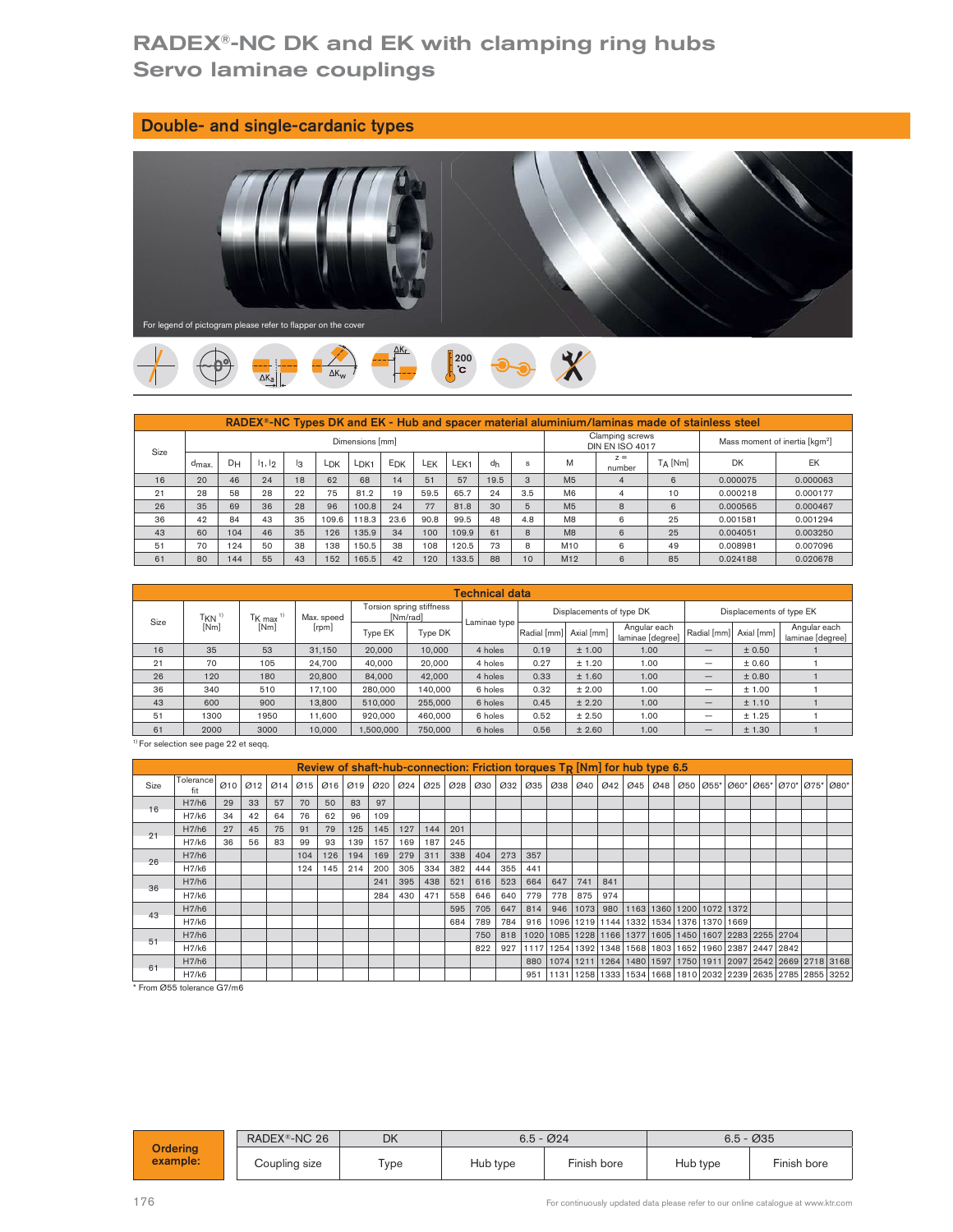### Hub type 6.5

Type DK





17<br>COUNTEX®<br>Backlash-free Backlash-AC Counter® Backlash-free Backlash-free Servo couplings

Type EK





Types of hubs



Type 6.5 Clamping ring hub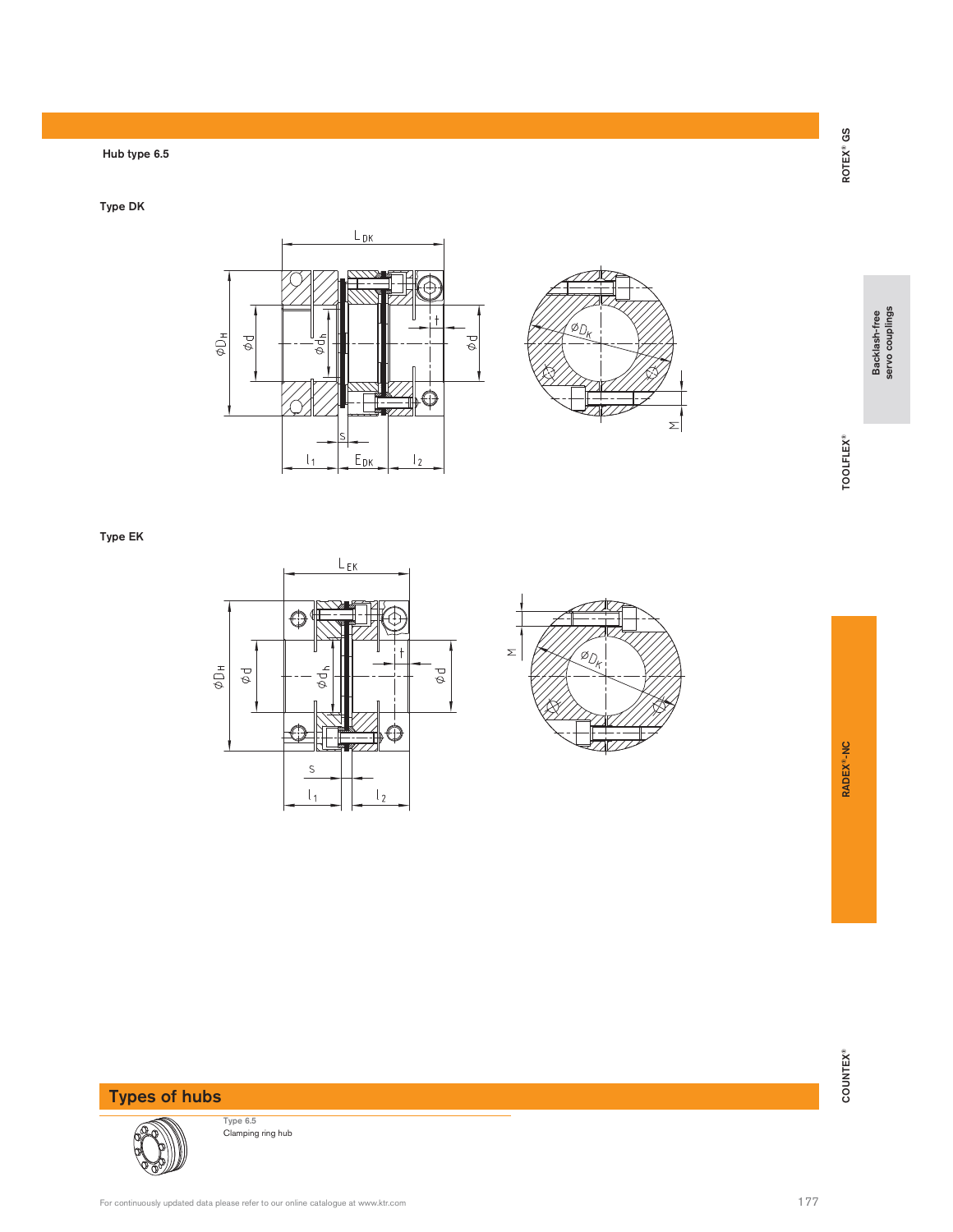# **COUNTEX®** Backlash-free shaft encoder couplings

#### Double-cardanic for measuring drives



|      |                       | $\overline{}$                                                |                |               |                |              |                 |      |                                                      |               |                                                                                                                 |                    |                               |                       |
|------|-----------------------|--------------------------------------------------------------|----------------|---------------|----------------|--------------|-----------------|------|------------------------------------------------------|---------------|-----------------------------------------------------------------------------------------------------------------|--------------------|-------------------------------|-----------------------|
|      |                       | For legend of pictogram please refer to flapper on the cover |                |               |                |              |                 |      |                                                      |               |                                                                                                                 |                    |                               |                       |
|      |                       |                                                              |                |               | $\Delta K_{a}$ | $\Delta K_W$ |                 |      | $\frac{1}{2}$ <sup>160</sup>                         |               |                                                                                                                 |                    |                               |                       |
|      |                       |                                                              |                |               |                |              |                 |      | <b>COUNTEX®</b> - Hub material aluminium/spacer PEEK |               |                                                                                                                 |                    |                               |                       |
|      |                       | Torque [Nm]                                                  |                | Finish bore d |                |              | Dimensions [mm] |      |                                                      | Displacements |                                                                                                                 | Torsion            | Radial stiff-                 | Axial restor-         |
| Size | <b>T<sub>KN</sub></b> | T <sub>K max</sub>                                           | Min.           | Max.          | D              | $1_1, 1_2$   | E               |      | Radial $\Delta K_r$<br>[mm]                          | [mm]          | $\overline{A}$ xial $\Delta K_a$ $\left $ Angular $\Delta K_w \right $ stiffness $C_T$ <sup>1</sup><br>[degree] | spring<br>[Nm/rad] | ness C <sub>r</sub><br>[N/mm] | ing force<br>$F_A[N]$ |
| 6    | 0.3                   | 0.6                                                          | $\overline{2}$ | 6             | 15             |              | $\Delta$        | 12   | 0.05                                                 | $-0.3/+0.6$   | 0.36                                                                                                            | 48                 | 26                            | 10                    |
|      | 0.5                   | 1.0                                                          | $\mathfrak{D}$ | 12            | 22             | 6            | 3.5             | 15.5 | 0.10                                                 | $-0.5/+1.0$   | 0.45                                                                                                            | 120                | 65                            | 25                    |
| 12   |                       | 2.0                                                          | 5              | 14            | 31             | $\mathbf{Q}$ |                 | 20   | 0.12                                                 | $-0.5/+1.0$   | 0.57                                                                                                            | 235                | 70                            | 27                    |

#### General description

COUNTEX® is a three-part, backlash-free and torsionally stiff coupling specifically developed for the demands in measuring and control technology.

Its axial plug-in ability combined with the geometry of hubs results in a coupling system with short dimensions, easy to assemble. The material of the spacer is resistant to high temperatures ensuring almost continuous properties of the coupling system even with temperatures up to 160 °C.

#### Applications

The measuring and control technology demands for high torsion spring stiffness of the coupling in order to implement reproducible positioning. At the same time the coupling has to compensate for displacements without any big forces causing stresses on the adjacent filigree components.

With its spacer made of high-temperature resistant nylon our COUNTEX® ensures almost constant torsion spring stiffness even with high temperatures. The double-cardanic principle of COUN-TEX® reduces the restoring forces to a minimum. Nevertheless it has very compact dimensions which make it excellently suitable for tight mounting spaces.

#### Use in potentially explosive atmospheres

COUNTEX® couplings are suitable for positioning transmission in drives used in potentially explosive atmospheres. The couplings are assessed and approved according to EU directive 2014/34/EU as units of category 2G/2D and thus suitable for the use in potentially explosive atmospheres of zone 1, 2, 21 and 22. Please read through our information included in the respective type examination certificate and the operating and assembly instructions at www.ktr.com.

|                | potentially explosive atmospheres. The couplings are assessed<br>proved according to EU directive 2014/34/EU as units of cate-<br>a/2D and thus suitable for the use in potentially explosive atmos-<br>of zone 1, 2, 21 and 22. Please read through our information<br>d in the respective type examination certificate and the operating<br>embly instructions at www.ktr.com. |          |                            |          |                                                                                   |
|----------------|----------------------------------------------------------------------------------------------------------------------------------------------------------------------------------------------------------------------------------------------------------------------------------------------------------------------------------------------------------------------------------|----------|----------------------------|----------|-----------------------------------------------------------------------------------|
|                | COUNTEX <sup>®</sup> 14                                                                                                                                                                                                                                                                                                                                                          |          | $1.1 - \emptyset 6.35$     |          | $1.1 - Ø10$                                                                       |
| ering<br>mple: | Coupling size                                                                                                                                                                                                                                                                                                                                                                    | Hub type | Finish bore d <sub>1</sub> | Hub type | Finish bore d <sub>2</sub>                                                        |
|                |                                                                                                                                                                                                                                                                                                                                                                                  |          |                            |          | For continuously updated data please refer to our online catalogue at www.ktr.com |

Ord exa